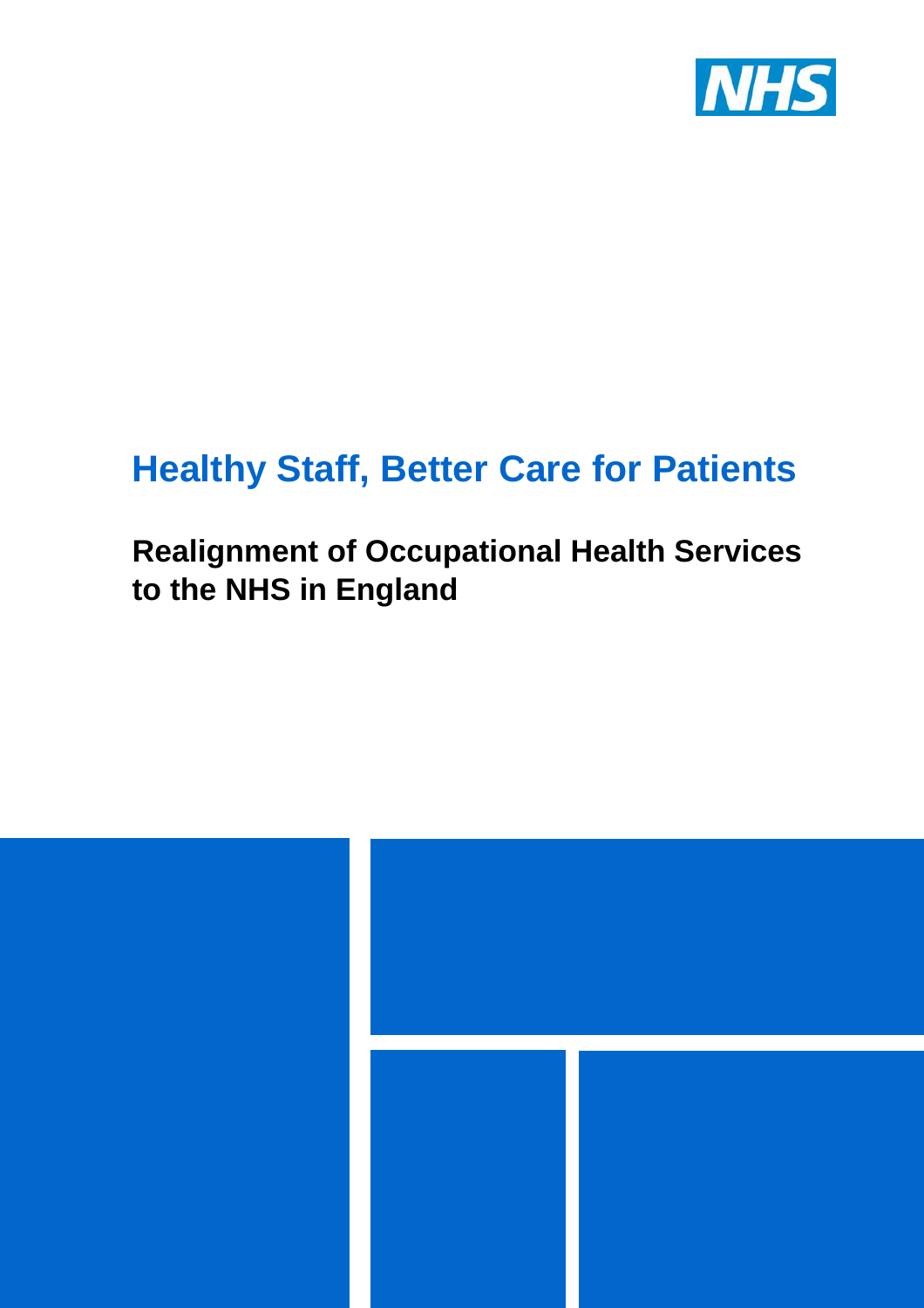## **Healthy Staff, Better Care for Patients**

### **Realignment of Occupational Health Services to the NHS in England**

© Crown copyright 2011 First published July 2011 Published to DH website, in electronic PDF format only. <http://www.dh.gov.uk/publications>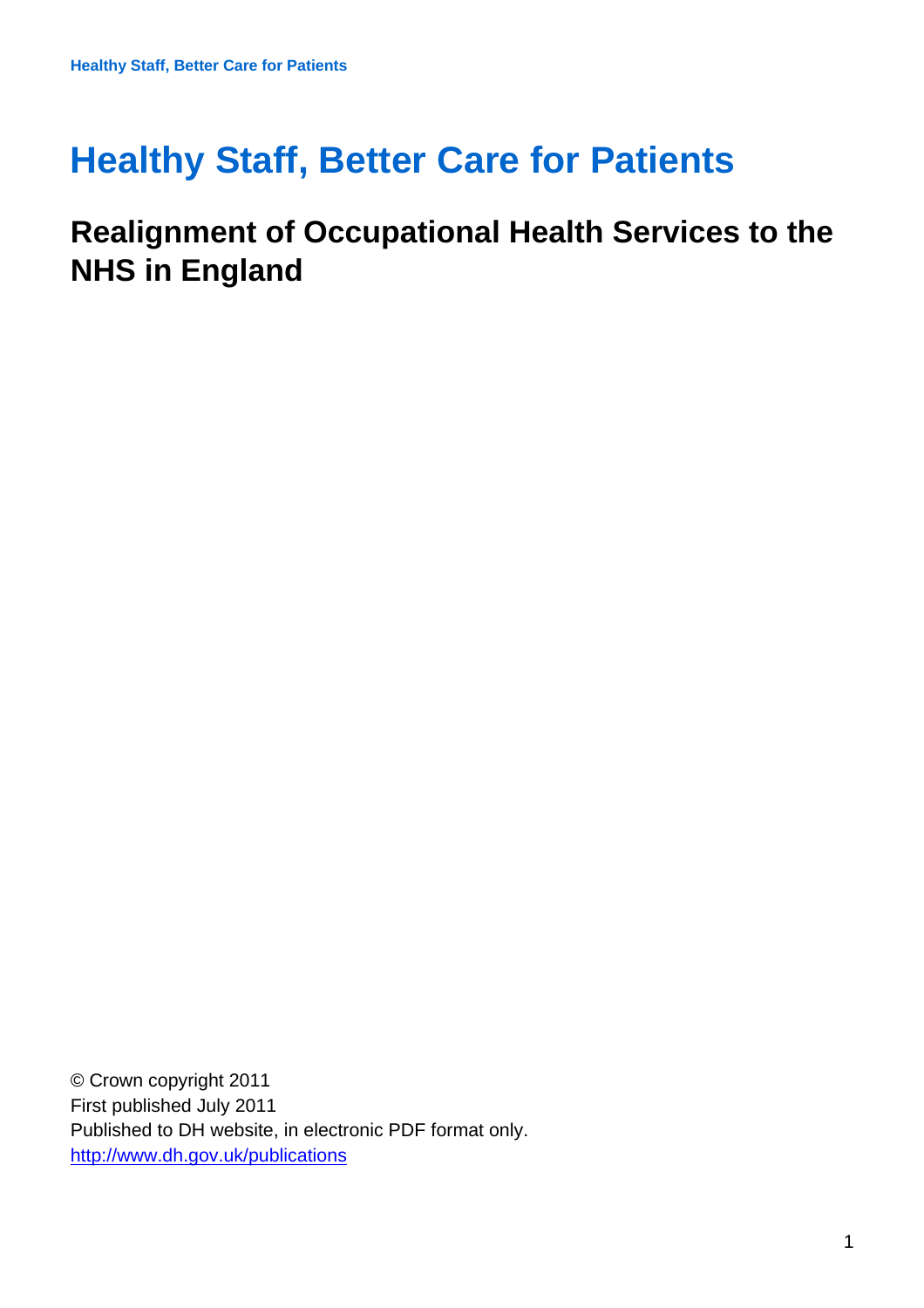## Realignment of Occupational Health Services

- 1. The Government has stated its clear commitment to improving the health and well-being of staff in both the Health White paper *Equity and Excellence: Liberating the NHS, July 2010,* and the Public Health White Paper *Healthy Lives, Healthy People: Our Strategy for Public Health in England, December 2010.* The latter also makes reference to the need to be proactive in improving the quality of and speeding up access to occupational health services. Furthermore, the pledges in the Responsibility Deal<sup>[1](#page-2-0)</sup>, particularly in relation to health at work and physical activity, articulate a vision that the NHS can aspire to and which would enable the healthcare sector to be recognised as an exemplar.
- 2. Our vision is that suppliers of occupational health services to healthcare staff should play a key role in the delivery of safe, effective and efficient patient care through promoting and protecting the health of staff. However, Dr Steve Boorman highlighted concerns about current health and well-being services in the NHS in his [2](#page-2-1)009 review<sup>2</sup>. To achieve this vision, existing occupational health services need to be realigned and developed in order to:
	- provide services to prevent staff becoming ill or injured at work.
	- actively promote health and well-being in the workplace.
	- maximise access to and retention of work through timely rehabilitation services.
- 3. Previous attempts to modernise occupational health services have failed due to a lack of prioritisation and poor delivery systems across the NHS. This report highlights the urgent need for change to provide healthcare staff and services with the occupational health expertise and support needed to meet expectations and achieve exemplar status for the NHS.
- 4. The proposals in this report have been developed working with key internal and external stakeholders, and following an engagement process led by NHS Employers and the ten Strategic Health Authorities. Strong endorsement for the direction of travel has been provided by influential stakeholders in the public sector, industry, universities and the NHS. Diverse views from a wide range of individuals and organisations have been taken on board. More details of specific findings from the review that informed this report are available on the NHS Employers organisation website. An [Improvement Framework for](http://www.dh.gov.uk/en/Publicationsandstatistics/Publications/PublicationsPolicyAndGuidance/DH_128691) [Health and Well-being](http://www.dh.gov.uk/en/Publicationsandstatistics/Publications/PublicationsPolicyAndGuidance/DH_128691) sits alongside this report and will support Boards in establishing a culture that promotes staff health and well-being.
- 5. The proposals fall broadly into three areas:
	- Minimum service levels for occupational health services.
	- Occupational health data collection and information sharing.
	- Engagement of and with occupational health services.

<span id="page-2-0"></span> $\frac{1}{1}$  http://www.dh.gov.uk/en/Publichealth/Publichealthresponsibilitydeal/index.htm The pledges have been developed by the health and work network, but some collective Physical Activity pledges from the Physical Activity network also relate to the health and well-being of employees (e.g. encouraging active travel). Organisations are encouraged to sign up to as many as possible.

<span id="page-2-1"></span><sup>&</sup>lt;sup>2</sup> NHS Health and Well-being Final Report November 2009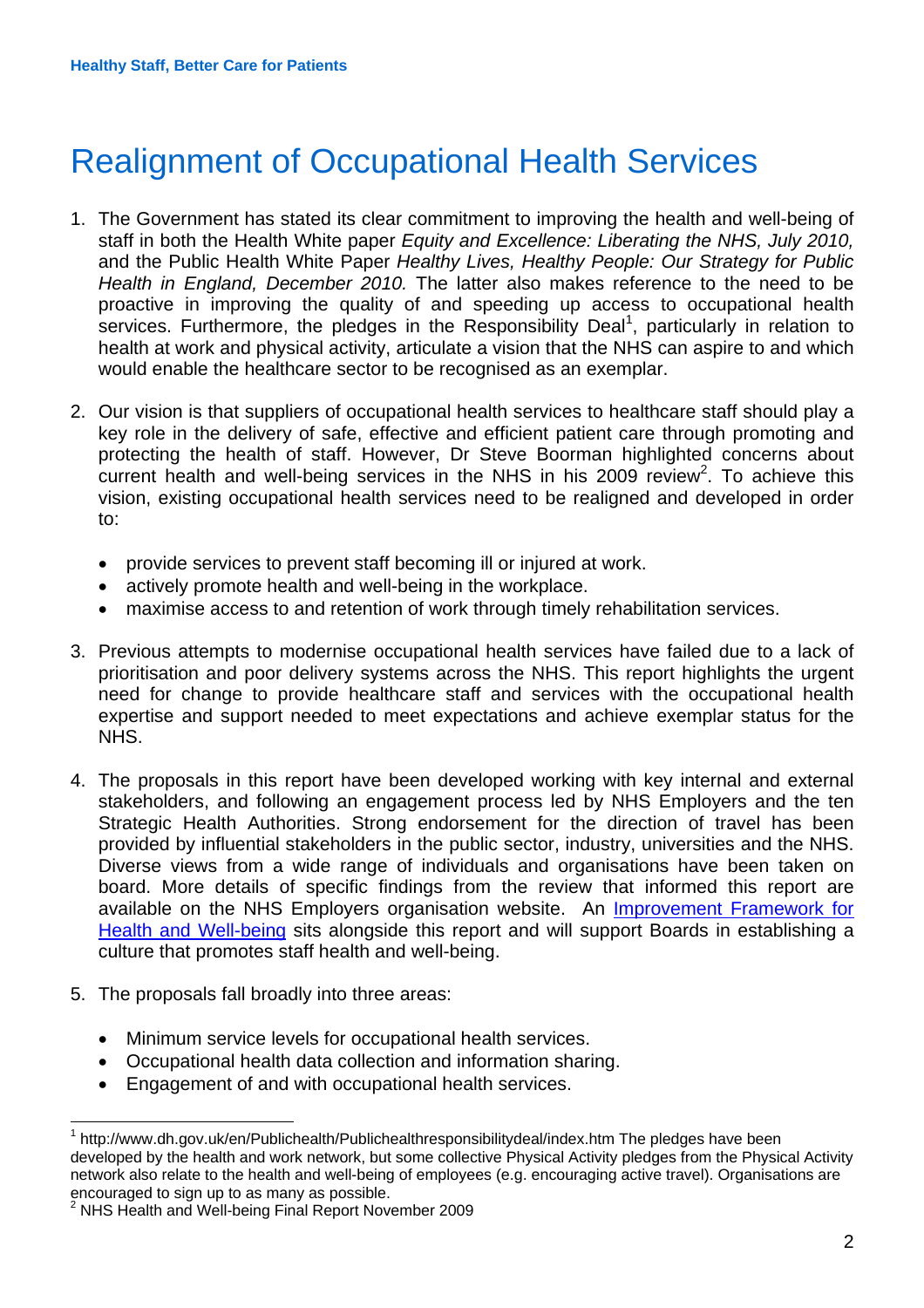#### **Minimum service levels for occupational health services.**

- 6. While occupational health services for healthcare staff can be delivered by a variety of providers, it is essential that they meet a minimum specification based on the six core services.
	- Prevention of ill health caused or exacerbated by work.
	- Timely intervention easy and early treatment for the main causes of sickness absence in the NHS.
	- Rehabilitation to help staff stay at work or return to work after illness.
	- Health assessments for work to help manage attendance, retirement and related matters.
	- Promotion of health and well-being using work as a means to improve health and wellbeing and using the workplace to promote health.
	- Teaching and training encouraging staff and managers to support staff health and well-being.
- 7. Some existing services lack the scale necessary to achieve the full range of services and will need to change to meet the minimum specification.
- 8. All occupational health services must work towards the Faculty of Occupational Medicine accreditation, including a series of quality levels specific to the NHS. They should achieve this or be ready to do so by March 2012.
- 9. Clear contracts setting out the services required, the quality and delivery levels expected, together with the cost are imperative. In the future, procurement of occupational health services is likely to take place across a number of services.
- 10. NHS organisations should develop the organisational model for their occupational health services that suits the needs of their locality and meets the challenges that geography imposes on accessibility. However, any model adopted should adhere to a set of principles that outline the characteristics of the service:
	- Strong and demonstrable focus on a high quality, clinically-led and evidence-based service.
	- An equitable and accessible service.
	- Impartial, approachable and receptive to both clients and employer.
	- Contribute to improved organisational productivity.
	- Work in partnership with all healthcare services and within the community.
	- Underpinned by innovation.
	- Offer diversity and depth of specialisation and training opportunities.
- 11. The preferred model needs to ensure that existing staff resources are deployed efficiently using the skills of the whole team more effectively.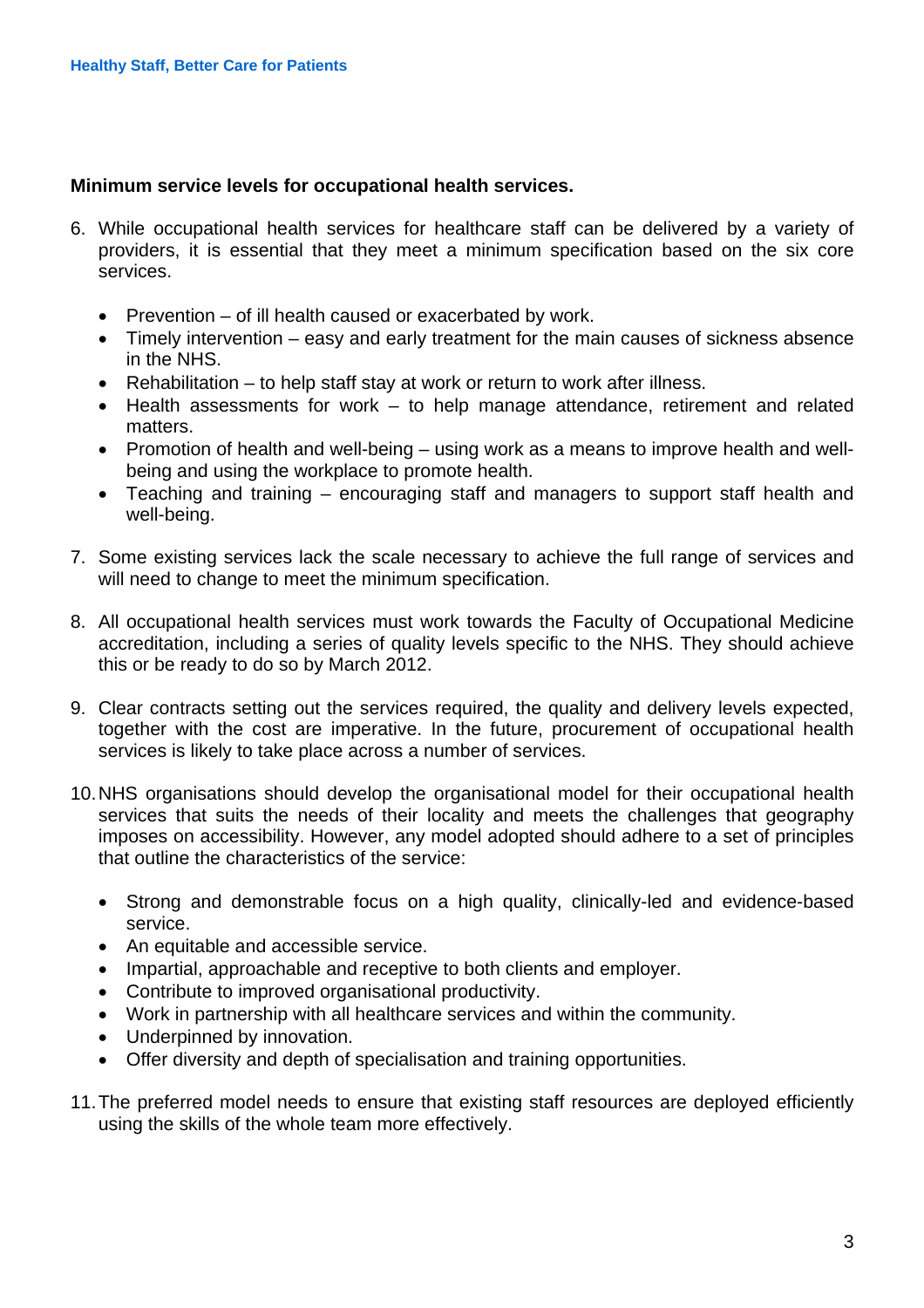- 12. Consideration should be given to piloting the appointment of occupational health professionals to a number of local public health teams where they could take lead responsibility for advising on occupational health matters.
- 13. In order to improve the level of understanding of the impact of the workplace on the health and care of patients and improve communication between them, trainee doctors in key specialties should have the opportunity of a clinical attachment to an occupational health department as part of their training. A complimentary arrangement for occupational health trainees would also be helpful.
- 14. Occupational health services need to have the resource to train both doctors and nurses to specialist level, particularly as there are indications that the NHS may become the main trainer of the next generation of occupational health professionals. This points again to the need for larger units. Scaling up will also allow a degree of sub-specialisation e.g. in blood borne viruses, for the benefit of staff. Effective procurement of occupational health services must be planned carefully, with further work undertaken to forecast the future demand for and supply of occupational health physicians, nurses and other staff that will be required to support tomorrow's healthcare sector and the developing public health agenda.
- 15. Occupational health services have suffered over the years from a lack of development in the academic base. This is evident in the lack of published literature from the UK and the slow progress in the advancement of clinical practice and the development of policy. The academic base should be strengthened.
- 16. The NHS should act on the outcome of the 2003 Public Accounts Committee's recommendation to fast track healthcare staff, as not to do so but pay them to be on sick leave is an untenable position.

#### **Occupational health data collection and information sharing.**

- 17. The current variability in data management across occupational health services makes clinical governance and audit difficult. The collection of information and review of data should be used to:
	- Assess and monitor the health and well-being of the trust workforce.
	- Monitor the activities of the occupational health service.
	- Monitor the quality of the occupational health care.
- 18. Trusts should receive regular reporting on the work of occupational health services. Key Performance Indicators should be reported at a senior level with Trust Boards having the opportunity on a periodic basis to discuss high level data. This will help drive improvements in performance through greater transparency and improved dialogue with healthcare services.

#### **Engagement of and with occupational health services.**

19. Occupational health services need to take a more proactive leadership role and to engage with managers and staff representatives to align their services to the delivery of high quality patient care, to HR strategies and NHS Constitution pledges. This will involve exploiting established mechanisms for engagement, involvement and statutory engagement with the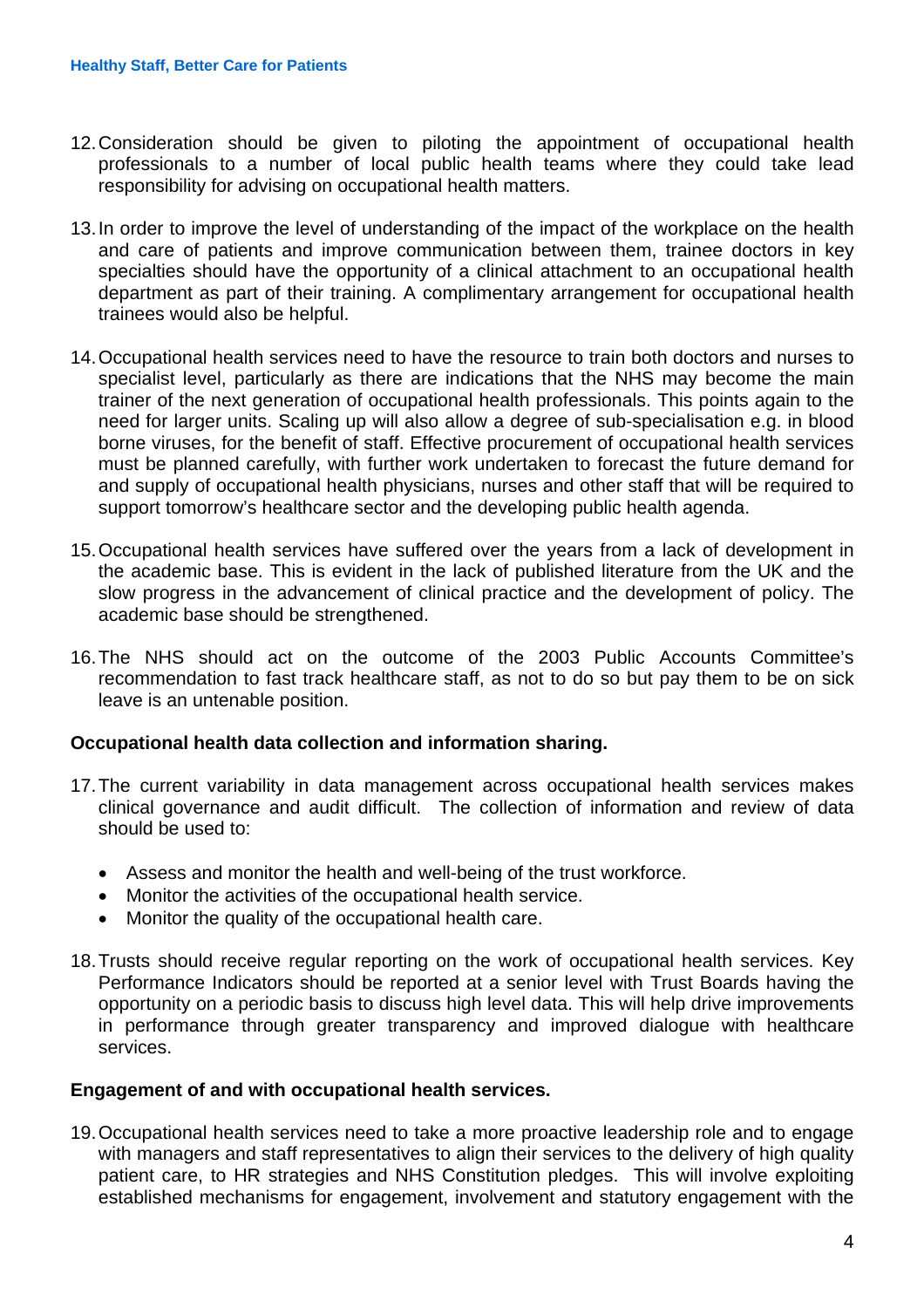NHS including the various partnership forums/joint negotiating consultative committees and health and safety committees. As many of those staff essential to this process may not have the skills to do so effectively, training and tailored toolkits should be made available to all levels of staff.

- 20. All occupational health services should develop an annual business plan articulating the range of services required and how they will be promoted and marketed.
- 21. If these recommendations are successfully implemented the NHS will make a significant step forward in achieving the Quality Innovation Productivity and Prevention £555 million productivity savings by 2013. This increased productivity would ensure that the future financial position of the NHS is placed on a far more sustainable footing in the years to come, where the service will have to balance the challenge of funding limitations, increasing demands on service provision and ever-stretching care quality targets.

## Summary Recommendations

#### **Minimum service levels for occupational health services**

- 1. It is essential that occupational health services for healthcare staff meet a minimum specification based on the six core services of prevention, timely intervention, rehabilitation, health assessments for work, promotion of health and well-being and teaching and training.
- 2. All occupational health services must work towards Faculty of Occupational Medicine accreditation, including a series of quality levels specific to the NHS. They should achieve this, or be ready to do so, by March 2012.
- 3. Clear contracts are necessary setting out the services required, the quality and delivery levels expected, together with the cost.
- 4. NHS organisations should develop the organisational model for their occupational health services that suits the needs of their locality and meets the challenges that geography imposes on accessibility. However, any model adopted should adhere to a set of principles that outline the characteristics of the service:
	- Strong and demonstrable focus on a high quality, clinically-led and evidence-based service.
	- An equitable and accessible service.
	- Impartial, approachable and receptive to both clients and employer.
	- Contribute to improved organisational productivity.
	- Work in partnership with all healthcare services and within the community.
	- Underpinned by innovation.
	- Offer diversity and depth of specialisation and training opportunities.
- 5. The preferred model needs to ensure that existing staff resources are deployed efficiently using the skills of the whole team more effectively.